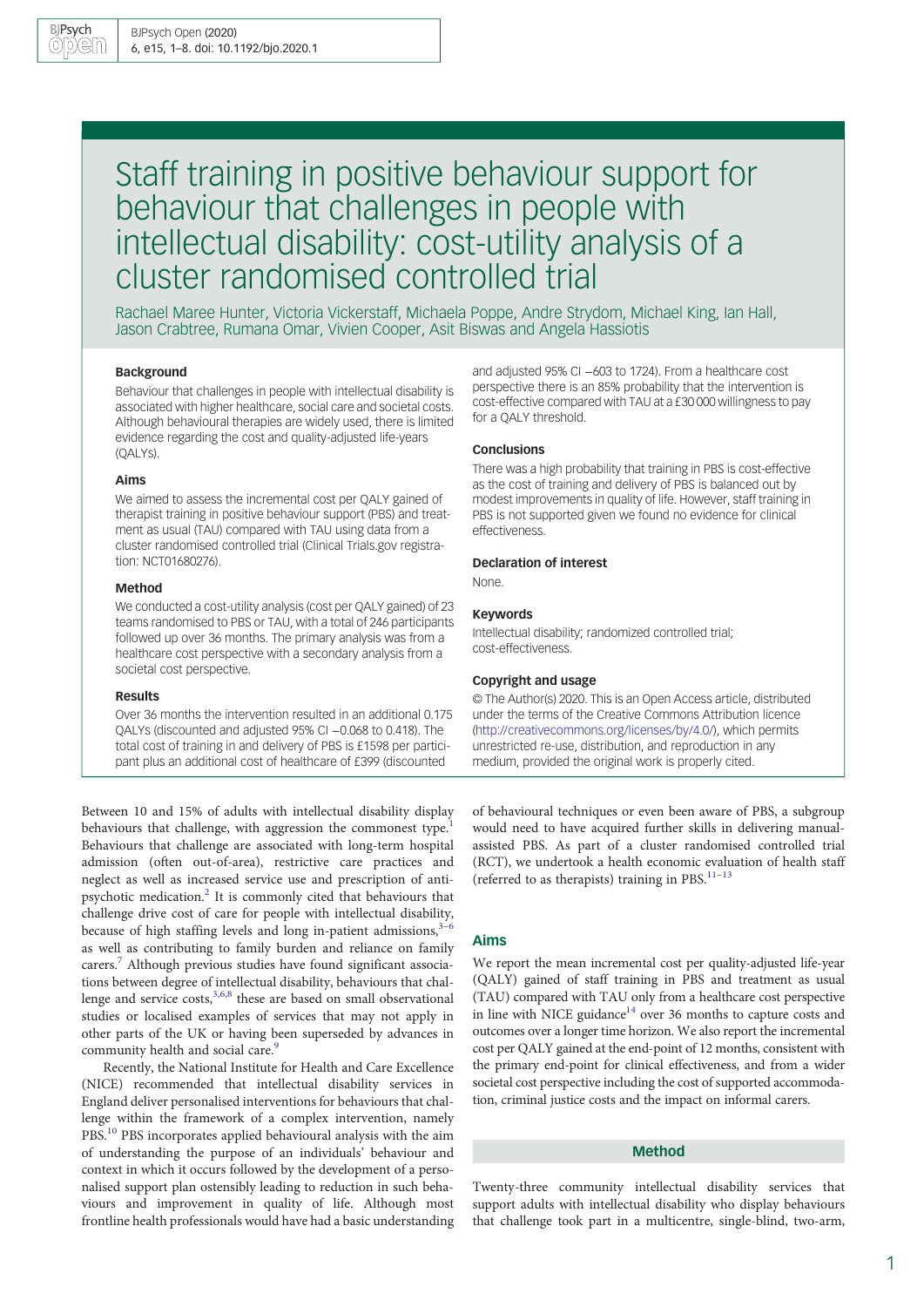parallel cluster  $\text{RCT}^{12}$  $\text{RCT}^{12}$  $\text{RCT}^{12}$  between 2013 and 2016. Eleven services were randomised to the intervention and TAU arm and 12 to the TAU arm. In total, 246 adults across the range of intellectual disability were recruited to the study.

Participants were included in the study if they were 18 years or older, had a total of 15 or higher on the outcome measure at screen-ing (Aberrant Behaviour Checklist-Community version (ABC-C);<sup>[15](#page-6-0)</sup> 15 or higher corresponding with a degree of challenging behaviour occurring at least weekly including verbal or physical aggression, hyperactivity, refusal to attend activities and non-responsiveness that requires professional input), had no acute mental illness or a personality disorder and the intellectual disability service agreed to participate. The primary objective of the trial was the clinical effectiveness of manual-assisted training in PBS in reducing behaviours that challenge, measured at baseline, 6 months and 12 months.

A naturalistic observational study was conducted from 12 months to 36 months to examine the longer-term impact of the intervention on clinical outcomes, costs and QALYs. Once all the participants in a service had completed their 12-month follow-up, they were not restricted in receiving further training in behavioural support or other interventions. The study (Clinical Trials.gov registration: NCT01680276) was approved by the National Research Ethics Service Committee London–Harrow (reference 12/LO/ 1378). Written consent was obtained from all participants. Further details on the trial can be found elsewhere.<sup>[11](#page-6-0)-1</sup>

## Interventions

In services randomised to the intervention arm, therapists received manual-assisted face-to-face training in PBS by expert trainers in three 2-day workshops over 15 weeks.<sup>[11](#page-6-0)</sup> Post-training mentoring for at least 1 year was also provided, which mainly consisted of communication via email, monthly teleconferences and site visits by the research team.

Teams that were allocated to TAU only continued with existing treatment approaches, which employed a multiprofessional model to the management of behaviours that challenge. These included behavioural, psychosocial and pharmacological approaches, for example physical health checks, simple behavioural modification, other psychosocial interventions, such as cognitive–behavioural therapy and prescribing of psychotropic medication.

## Cost of PBS training and intervention

To calculate the cost of the intervention, data were collected on costs of training the therapists. This included time allocated to attend the training sessions, the cost of specialist and academic time to run the training sessions and mentoring, training materials and travel costs. As a conservative estimate we calculated the total cost per participant of training as the total cost of training divided by the number of participants in the intervention arm. Two to three therapists per intellectual disability service volunteered to train in and deliver PBS.

Therapists were asked to report the amount of time they spent delivering PBS. The tasks included conducting assessments, direct contact with participants and working with paid carers, families or participants to implement the support plan. The mean total hours of delivering PBS per participant were calculated and multiplied by the average cost per hour of an equivalent National Health Service (NHS) Agenda for Change Band 6 staff (experienced in assessment, diagnosis and treatment of mental disorders in in-patient or community settings).<sup>[16](#page-6-0)</sup>

# Resource use and costs

Resource use was collected using a modified version of Client Service Receipt Inventory (CSRI) adapted for the study.<sup>17</sup> The CSRI was completed by family or paid carers at baseline, 6, 12 and 36 months asking about the preceding 6 months on the number of primary and secondary health and social care contacts, type of housing, other carer input and criminal justice contacts.

Resource use was multiplied by unit costs to calculate the mean total cost per participant of each resource at baseline, 6, 12 and 36 months. Total cost of each contact was calculated as the hourly rate of face-to-face contact (based on Personal Social Services Research Unit<sup>[16](#page-6-0)</sup> costs) multiplied by the average duration of an appointment with that professional. Unit costs and sources for appointment duration are reported in supplementary Table 1 (available at <https://doi.org/10.1192/bjo.2020.1>). Medication costs were based on the British National Formulary.[18](#page-6-0)

Unpaid carers (family and close others) often provide essential support and care to participants with intellectual disability.<sup>[19](#page-6-0)</sup> Their contribution needs to be recognised as they provide significant amounts of care for vulnerable individuals. As a result, we included the estimated cost of time spent by unpaid carers (family and significant others) caring for the participants in the study, at an hourly rate of  $\text{\pounds}24$ , <sup>[16](#page-6-0)</sup> the same as for a home care worker.

Societal costs also include private service use or out-of-pocket expenses. Given that there are no nationally published sources specifically for the cost of private healthcare and there were missing data regarding out-of-pocket costs, these were priced at the same level as public healthcare costs. Type of accommodation was categorised as residential, supported living and independent living with floating support (the latter being a flexible service provided by external agencies to fairly able participants in order to maintain their independence). Costs for residential accommodation were based on the number of bedrooms in the property.<sup>[20](#page-6-0)</sup> The cost of supported living was categorised as ongoing support, for example 24 h care or less than 24 h. All costs are in 2014/2015 British pounds sterling.

## Outcome measure

Participants and family or paid carers both completed the EQ-5D Youth  $(EQ-5D-Y)^{21}$  $(EQ-5D-Y)^{21}$  $(EQ-5D-Y)^{21}$  at baseline, 6, 12 and 36 months. The EQ-5D-Y was chosen because of the simpler language making it easier for participants with intellectual disability to understand and complete. Utility scores to calculate QALYs were calculated from carer responses to the EQ-5D-Y at baseline, 6, 12 and 36 months and the EQ-5D 3 level (EQ-5D-3L) tariff formula.<sup>2</sup>

We conducted a sensitivity analysis using the responses from adults with intellectual disability. There is limited evidence on the validity of using the EQ-5D to calculate quality of life for people with intellectual disability. We developed a linear multi-level model of the the EQ-5D-Y proxy responses at each time-point compared to the ABC-C to test if the EQ-5D-Y as completed by proxies (families and paid carers) is sensitive to changes in primary outcome (ABC-C) and hence is valid in detecting changes in challenging behaviour.

# Statistical analysis

While the study was powered to detect a mean difference of 0.45 of a standard deviation (s.d.) in ABC-C between the two arms postintervention, the primary clinical outcome for the RCT, it was not powered to detect differences in costs and utilities. In line with recommendations made elsewhere $2^{3,24}$  $2^{3,24}$  $2^{3,24}$  we take a probabilistic approach to aid decision-making for resource allocation, calculating the probability that staff training in PBS is cost-effective for a range of values of willingness to pay for a QALY gained. All analyses were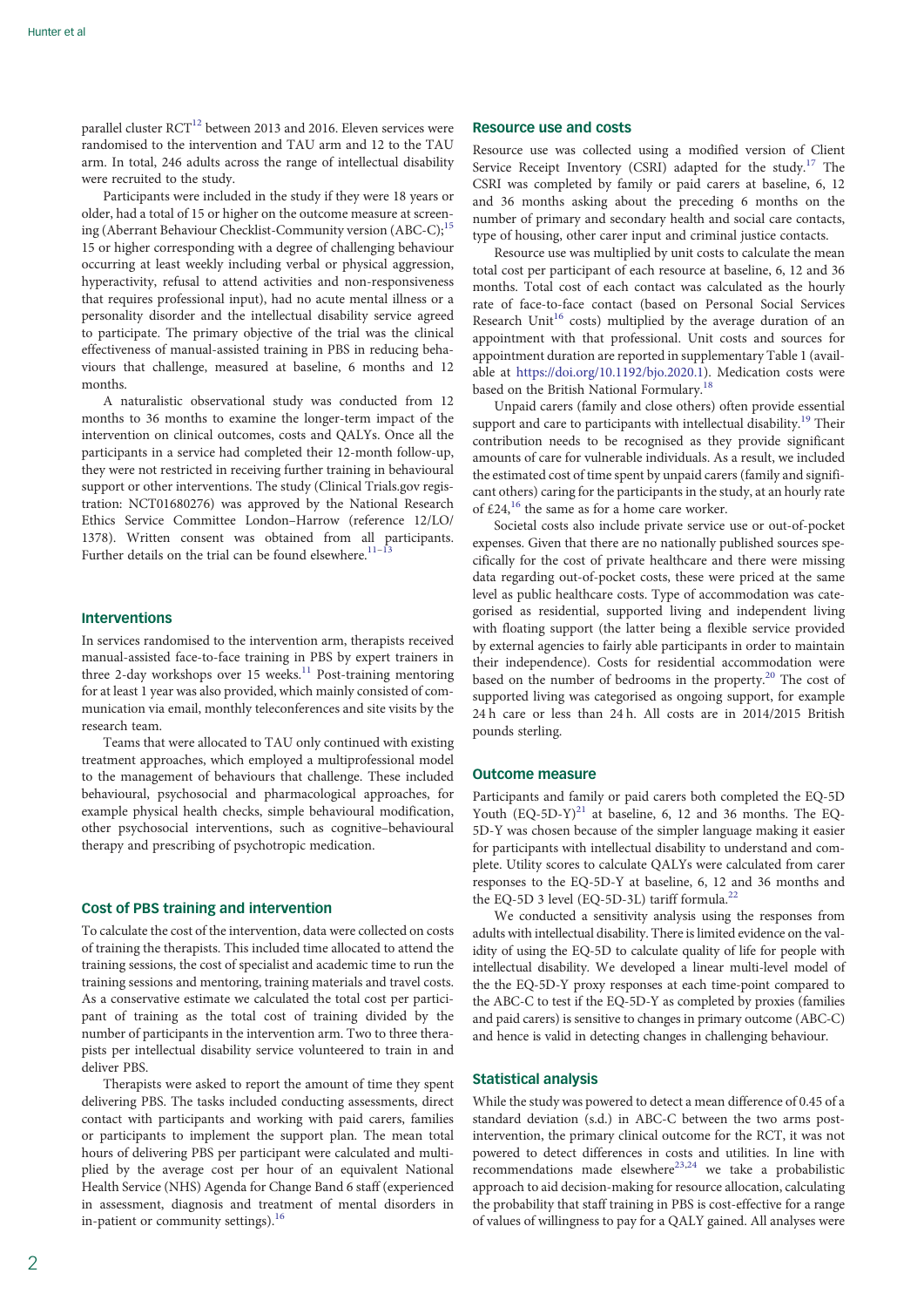based on intention to treat and correspond with the analyses in the published clinical effectiveness paper.<sup>[12](#page-6-0)</sup>

Data were assumed to be missing at random and imputed using multiple imputations with chained equations.[25](#page-6-0) Variables identified as predictive of missingness (intellectual disability level, current living situation and accommodation type) were included in the imputation model. We imputed 35 data-sets, equal to the percentage of missing data (35%).

The mean incremental total cost of the intervention arm compared with control was calculated using regression analysis, adjusting for baseline costs and accounting for clustering by site as random effects. The 95% CIs for health and social care and societal costs were calculated using bias corrected bootstrapping with 7000 draws.[23](#page-6-0)

QALYs were calculated from baseline, 6-, 12- and 36-month utility scores as the area under the curve. If a participant were to die during the study, they were entered as 0 at the date of death and QALYs calculated as a straight line from their last available measurement until the date of death. Mean incremental QALYs were calculated using regression analysis adjusting for baseline values<sup>26</sup> and staff/participant ratios and with site as a random effect. The 95% CIs were calculated using bootstrapping with 7000 draws.[23](#page-6-0)

Two-stage bootstrapping is generally the recommended method for calculating the incremental cost-effectiveness ratio in cluster RCTs as it accounts for the correlation between costs and QALYs. However, two-stage bootstrapping is not possible when covariate adjustment is required to account for baseline imbalances as the additional covariates cannot be included in the model. Instead, standard methods of bootstrapping are less likely to result in bias in these instances. $27$  Given that there were baseline imbalances between the two trial arms in costs and utilities, we used a standard linear regression to calculate the beta coefficient for the treatment effect, adjusting for baseline measures and including the size of the team as a covariate with clustering as a random effect. The beta coefficients for each arm for costs and QALYs were captured for each bootstrap and across the 35 imputed data-sets for 200 replications per bootstrap.<sup>2</sup>

The bootstrap beta coefficients generated a cost-effectiveness acceptability curve for a range of values of willingness to pay for a QALY gained.<sup>24</sup> Cost-effectiveness planes are also reported. The probability that the intervention is cost-effective compared with TAU at a willingness to pay of £30 000 per QALY gained is reported in line with NICE guidance.<sup>[14](#page-6-0)</sup> Costs and OALYs after 12 months were discounted at a rate of 3.5% in line with NICE guidance for the 36-month values.  $^{\rm 14}$  $^{\rm 14}$  $^{\rm 14}$ 

The sensitivity of the EQ-5D-Y completed by family and paid carers to changes in challenging behaviour was assessed using a multilevel model looking at EQ-5D-Y utility scores at each followup time point compared with ABC-C scores, adjusting for disability level, accommodation and living situation and with site and patient identifier as random effects.

Sensitivity analyses are reported in the supplementary data 1. The analysis was conducted in Stata version 14.

#### **Results**

Out of the 246 participants recruited 108 were in one of the 11 intervention arm services and 137 were in one the 12 TAU arm services, with one participant excluded as not meeting the ABC-C inclusion threshold. The participants were working-age adults (median age 37 years, interquartile range  $(IQR) = 24-51$ , predominantly men (64%), with moderate or severe intellectual disability (83%) and a median total ABC-C score of 64 at baseline (IQR = 44–86).

Over two-thirds were receiving antipsychotic medication (67%) and had additional mental disorders (49% common mental disorders and 20% severe mental illness). A total of 50% of participants were on the autistic spectrum. Further details can be found in the main trial paper.<sup>[12](#page-6-0),[13](#page-6-0)</sup>

At 36 months, complete cost and utility data were available for 78 (72%) participants in the intervention arm and for 102 (74%) in the control arm. The 12-month consort diagram is reported in supplementary Fig. 1.

## Cost of training in PBS and delivery

In total 26 therapists across the 11 services randomised to the intervention received training. The cost of the training was £397 per participant (see supplementary Table 2). Details of the activities carried out by therapists were available for 65 (60%) of the participants in the intervention arm for an average cost of £1201 (see supplementary Table 3) and a total average cost per participant of £1598 (training in and delivery of the PBS intervention).

## Resource use and costs

Descriptive statistics for resource use are reported in supplementary Tables 4 and 5. Total costs for each resource type are reported in [Table 1](#page-3-0) and are calculated using 35 imputed data-sets. The total cost of health and social care at 12 months (excluding the cost of training and delivering PBS) was £3603 (95% CI 2848–4358) in the intervention arm and £4051 (95% CI 3094–5008) in the TAU arm. The difference between the intervention and TAU arm was −£197 (95% CI −1140 to 697) adjusting for baseline costs, staffing ratio and clustering.

When the cost per participant including training in and delivery of PBS is added, the average difference in cost of the intervention compared with TAU at 12 months is £1401 (95% CI 458–2295). At 36 months the total mean health and social care costs per participant in the intervention arm were £5526 (95% CI 4173–6880; £5387 discounted, 95% CI 4091–6684) and £5445 in TAU (95% CI 4412–9478; £5348 discounted, 95% CI 4322–6372).

The adjusted difference in costs calculated from bootstrapping and multiple imputation for missing data at 36 months was £448 greater in the intervention than in the control arm (95% CI − £864 to £1821; £399 discounted, 95% CI −603 to 1724). At 36 months, the intervention total discounted cost is £1997 (95% CI 995–1770) when the cost of training and delivery of PBS is included.

At baseline, 52% of participants were receiving support from unpaid carers (family and significant others) who reported spending an average of 22 h (95% CI 12–32 h) caring for their relative in the intervention group and 36 h a week (95% CI 26–46 h) in TAU. At 12 months, informal care reduced to 15 h a week (95% CI 7–22 h) in the intervention group and to 27 h a week (95% CI 18–36 h) in TAU, an adjusted difference of −6 h a week (95% CI −4 to 15 h). However, by 36 months an increase in informal care was recorded of 16 h (95% CI 6–26 h) in the intervention arm and 33 h (95% CI 22–44 h) in TAU; an adjusted difference of −10 h (95% CI  $-23$  to 3).

At 36 months, the intervention arm showed a reduction in societal costs of £14 229 (95% CI –26 774 to −1997) and when discounted −£13 633 (95% CI −25 755 to −1810). Descriptive statistics for resource use are reported in supplementary Tables 2 and 3.

# **QALYS**

The adjusted difference in QALYs between the two arms at 36 months was 0.184 in favour of the intervention (95% CI −0.080 to 0.449; 0.175 adjusted and discounted, 95% CI −0.068 to 0.418).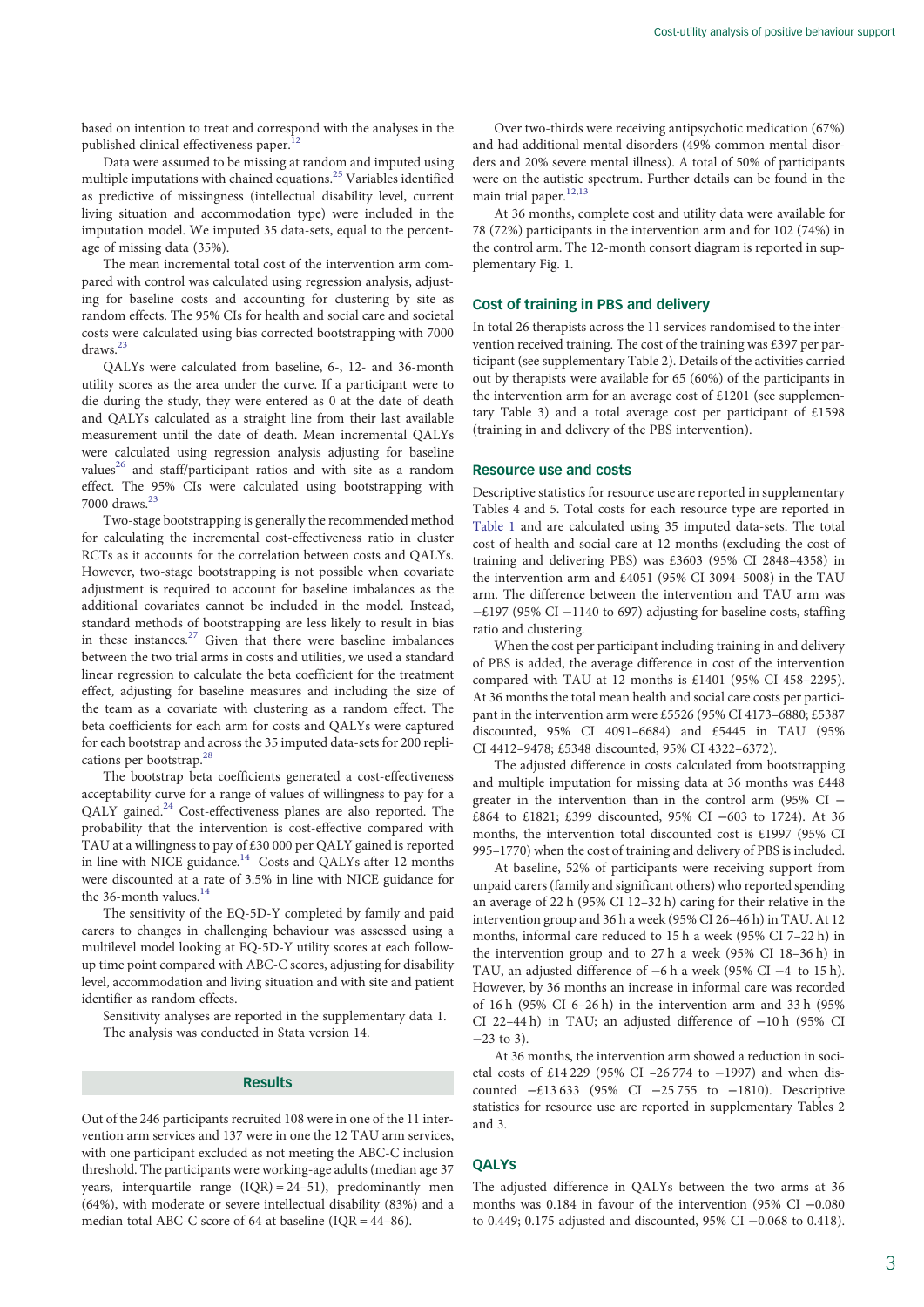<span id="page-3-0"></span>

|                                                                                     | Baseline, mean (s.e.) |               | Baseline to month 12, mean (s.e.) |               | 30 and month 36, mean (s.e.)<br>Month 13 to between month |               | Total cost (12 months plus<br>36 months), mean (s.e.) |                | difference<br>36-month<br>Adjusted | 95% CI             |
|-------------------------------------------------------------------------------------|-----------------------|---------------|-----------------------------------|---------------|-----------------------------------------------------------|---------------|-------------------------------------------------------|----------------|------------------------------------|--------------------|
|                                                                                     | PBS                   | Control TAU   | PBS                               | Control TAU   | PBS                                                       | Control TAU   | PBS                                                   | Control TAL    |                                    |                    |
| nursing, allied health and social care<br>Community costs including GPS,            | 1175 (119)            | 988 (210)     | 1467 (179)                        | 1639 (158)    | 635 (87)                                                  | 559 (99)      | 2034 (209)                                            | 2273 (180)     | $-317$                             | $-952$ to 317      |
| Mental health - secondary care                                                      | 48(9)                 | 94 (35)       | 73 (14)                           | 542 (346)     | 386 (379)                                                 | 49 (36)       | 459 (382)                                             | 591 (349)      |                                    | -1097 to 1035      |
| Physical health - secondary care                                                    | 369 (83)              | 610 (111)     | 1327 (280)                        | 985 (132)     | 613 (222)                                                 | 382 (62)      | 1941 (405)                                            | 1367 (156)     | 825                                | 0.34 to 1650       |
| Medication costs                                                                    | 390 (105)             | 460 (92)      | 701 (130)                         | 860 (237)     | 277 (74)                                                  | 283 (53)      | 978 (157)                                             | 143 (248)      | အို                                | $-475$ to 369      |
| Total health and social care                                                        | 1982 (269)            | 2152 (218)    | 3603 (383)                        | 486)          | 1924 (478)                                                | 1394 (143)    | 5526 (686)                                            | 5445 (524)     |                                    | $-1173$ to 2056    |
| Voluntary                                                                           | 43 (25)               | 16 (16)       | 21 (8)                            | 10 (10)       | $\circ$                                                   | $\circ$       | 21 (18)                                               | 10(10)         |                                    | $-25$ to $53$      |
| Private and out of pocket expenses                                                  | 345 (96)              | 539 (140)     | 792 (163)                         | 417 (100)     | 730 (157)                                                 | 1606 (408)    | 1523 (252)                                            | 2023 (434)     | $-483$                             | $-1604$ to 637     |
| Accommodation                                                                       | 24 469 (1332)         | 19 217 (1309) | 044 (2705)<br>51                  | 39 552 (2710) | 25 044 (1241                                              | 19940 (1320   | 76 090 (3738)                                         | 59 490 (3954)  | 193                                | $-2007$ to 5872    |
| Criminal justice                                                                    | 170 (54)              | 88 (37)       | 37)<br>$\approx$                  | 118 (55)      | 37 (17)                                                   | 47 (19)       | 119 (44)                                              | 165 (70)       | శ                                  | $-205$ to 37       |
| Unpaid/family carers                                                                | 13815 (3140)          | 22 821 (3225) | (4779)<br>221<br>6L               | 35 158 (5210) | 0950 (2984)                                               | 24 526 (3554) | 30 172 (7117)                                         | 59 683 (7982)  | $-15430$                           | $-34258$ to 3400   |
| Total societal costs                                                                | 40 825 (2691)         | 45 143 (2687) | 047 (3567)<br>75                  | 78 937 (3816) | 39 541 (2817)                                             | 48179 (2746)  | 114 588 (5241)                                        | 127 115 (5425) | $-9694$                            | $-26380$ to $6992$ |
| PBS, positive behaviour support; TAU, treatment as usual; GP, general practitioner. |                       |               |                                   |               |                                                           |               |                                                       |                |                                    |                    |

Table 1 Mean (s.e.) per participant resource use costs imputed and adjusting for baseline and covariates, not discounted, reported in 2014/2015 GBP

rable 1 Mean (s.e.) per participant resource use costs imputed and adjusting for baseline and covariates, not discounted, reported in 2014/2015 GBF

At 12 months, the adjusted difference was 0.064 additional QALYs in the intervention arm (95% CI 0.004 to 0.124) ([Table 2](#page-4-0)). Based on the multilevel model, there is a significant utility decrement of 0.002 (95% CI −0.003 to −0.001) for every 1-point change on the ABC-C.

# Cost-utility analysis

At 36 months the discounted incremental cost-effectiveness ratio from a health and social care cost perspective is £11 691 (£2046/ 0.175). At 12 months, the incremental cost per QALY gained of the intervention compared with TAU from a health and social care cost perspective is £21 538 (£1401/0.064) including the cost of training in and delivery of PBS. From a societal cost perspective, training in PBS and TAU dominates TAU only at both time points as it results in more QALYs for less cost.

At 36 months and from a health and social care cost perspective the intervention has an 85% probability of being cost-effective compared with TAU at a willingness to pay of £30 000 per QALY gained ([Fig. 1\)](#page-4-0). The cost-effectiveness plane is reported in [Fig. 2](#page-5-0). There is 97% probability that the intervention is cost-effective compared with current practice at willingness to pay (WTP) of £30 000 for a QALY gained from a societal perspective (see supplementary Fig. 2 for societal cost-effectiveness plane).

The conclusions of the analysis remain the same in the sensitivity analyses (see supplementary data 1).

# **Discussion**

To our knowledge, this is the first health economic evaluation of staff training in PBS and the delivery of PBS in routine care as part of a multicentre, pragmatic RCT. At 36 months the intervention was cost-effective from both a healthcare and wider societal cost perspective, with an 85% and 97% probability, respectively of being cost-effective at a WTP of £30 000 for a QALY gained. The 36-month duration was chosen to capture costs and QALYs for the longest time horizon possible rather than the 12-month primary end-point for the clinical effectiveness trial. Ideally, we would use a decision model to project costs and QALYs over the lifetime of the participants, but limited evidence in the wider published literature for the long-term impact of behavioural interventions for adults with intellectual disability and behaviours that challenge precludes such approaches.

Although the cost of training in and delivery of PBS is relatively high for a psychological intervention at £1598 per participant, this is compensated for by a greater number of QALYs in the intervention arm compared with TAU. Intensive clinical interventions commonly cost more than routine practice and as a result public bodies responsible for allocating healthcare resources need a way of deciding if the additional benefits are worth the costs. In the English NHS this is guided by NICE. To calculate benefits, NICE recommends the use of the EQ-5D to calculate QALYs so that decisions can be standardised across different clinical areas and to use a decision threshold for adopting treatments of £30 000 for a QALY gained.[14](#page-6-0) The QALY gain of 0.175 (discounted) at 36 months and the significant increase in QALYs at 12 months is a key driver in the findings from the cost-utility analysis, particularly given that the intervention cost significantly more. Nevertheless, this finding should be considered with caution as QALYs are a secondary trial outcome. There is limited methodological work on the suitability of the EQ-5D in intellectual disability and with proxies. We found that there was a significant relationship between the primary outcome of ABC-C and the proxy completed EQ-5D-Y, suggesting that it is responsive to changes in challenging behaviour.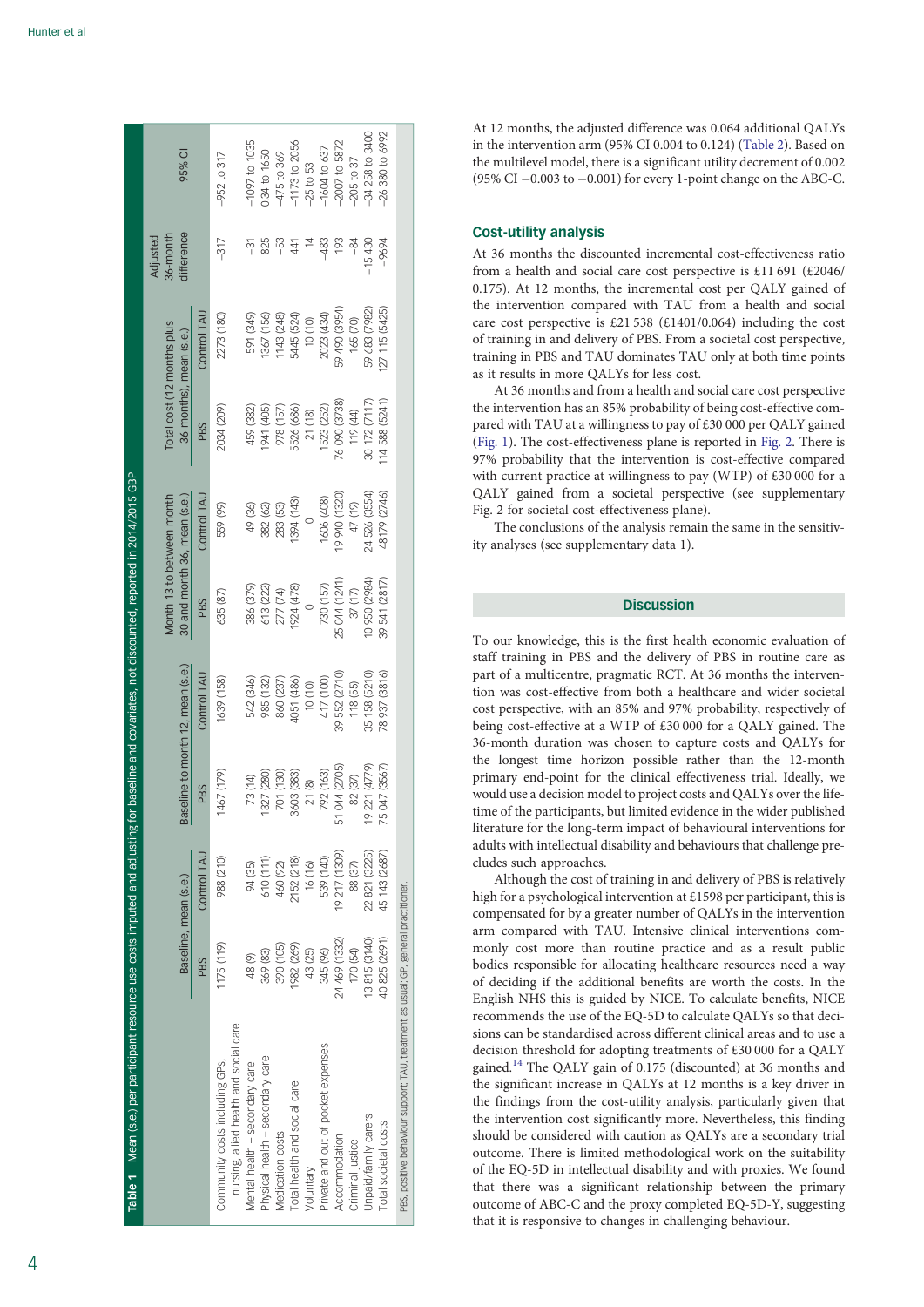<span id="page-4-0"></span>

| Table 2 | Utilities and quality-adjusted life-years (QALYs – unadjusted) |         |                     |         |              |         |              |         |                   |         |  |
|---------|----------------------------------------------------------------|---------|---------------------|---------|--------------|---------|--------------|---------|-------------------|---------|--|
|         | <b>Baseline</b>                                                |         | 6 months            |         | 12 months    |         | 36 months    |         | QALYs (36 months) |         |  |
|         | <b>Intervention</b>                                            | Control | <b>Intervention</b> | Control | Intervention | Control | Intervention | Control | Intervention      | Control |  |
| Mean    | 0.565                                                          | 0.487   | 0.621               | 0.503   | 0.623        | 0.491   | 0.574        | 0.513   | 1.893             | .608    |  |
| s.e.    | 0.037                                                          | 0.033   | 0.034               | 0.032   | 0.032        | 0.029   | 0.033        | 0.032   | 0.093             | 0.083   |  |

From a societal cost perspective, the cost of the intervention was compensated by a reduction in the time informal carers (family and close others) spent caring for participants. Although encouraging, this was assessed by a single question asking the number of hours of informal care in a typical week in the past 6 months.

# Comparison with other studies

Staff training in PBS in community intellectual disability services forms part of the increased emphasis on person-centred care for people with intellectual disability in the UK and other highincome countries.[10,29](#page-6-0) The evidence for the cost-effectiveness of PBS and other interventions for behaviours that challenge in adults with intellectual disability are limited, particularly economic evaluations that include both costs and QALY.<sup>[9,30](#page-6-0)</sup> One pilot RCT of a specialist service delivering applied behavioural analysis (ABA) in one area in England<sup>[31](#page-6-0)</sup> found a significant difference in ABC-C total and domain scores in the intervention arm at 6 months. Service use showed that ABA on average reduced the costs by £2900 per participant compared with TAU (95% CI −£6788 to 987). The study demonstrated clinical effectiveness as well as potential cost savings, but did not include a health-related quality-of-life measure and hence QALYs could not be evaluated.<sup>3</sup>

A few non-RCT studies have included economic evaluations. Hudson et  $al^{32}$  $al^{32}$  $al^{32}$  carried out a cost-benefit analysis of a specialist community team indicating that the cost of an intervention was Australian \$5725; Grey and McClean<sup>[33](#page-7-0)</sup> estimated that training in PBS saved 2000 euros per participant.

Felce and colleagues $34$  reported the resource use of a group intervention (cognitive–behavioural therapy for anger management). This was a multicentre RCT and thus more comparable with our study. The intervention was manualised but carried out by support staff who were supervised for the trial duration. The intervention was found to be potentially cost saving but there was considerable cost heterogeneity observed associated with residential accommodation. However, the study did not include health-related quality-of-life measures, therefore, QALYs could not be calculated.

Iemmi et  $a^{35}$  $a^{35}$  $a^{35}$  carried out a Delphi exercise to calculate the cost of PBS, which they estimated to be £2564 per week (updated to 2016/  $2017 \text{ costs}^{36}$  $2017 \text{ costs}^{36}$  $2017 \text{ costs}^{36}$ ). This is significantly greater than the cost of PBS training and delivery found in our study. The vignettes used by Iemmi et  $a^{35}$  $a^{35}$  $a^{35}$  indicated that all participants lived in residential care whereas in our study 43% of participants lived in residential care.

## Strengths and limitations

A key strength of this study is that it includes a full health economic evaluation compliant with NICE guidance. The long follow-up duration (36 months) was also a strength, with other studies of psychosocial interventions in the field of intellectual disability rarely following participants up long enough to capture the potential long-term impact. $3$ 

Although the long duration of follow-up is a strength, one of the limitations was that the services in the TAU arm were able to access PBS training after having completed the main study at 12 months. This coincided with the implementation of a large-scale training programme in PBS on the recommendation of NHS England as



Fig. 1 Cost-effectiveness acceptability curve for positive behaviour support training and delivery and treatment as usual (TAU) compared with TAU only over 36 months for a range of values of willingness to pay per quality-adjusted life-year (QALY) gained.

Results based on 7000 bootstraps of imputed data – discounted for costs occurring after 12 months. HC, healthcare; SC, wider societal costs.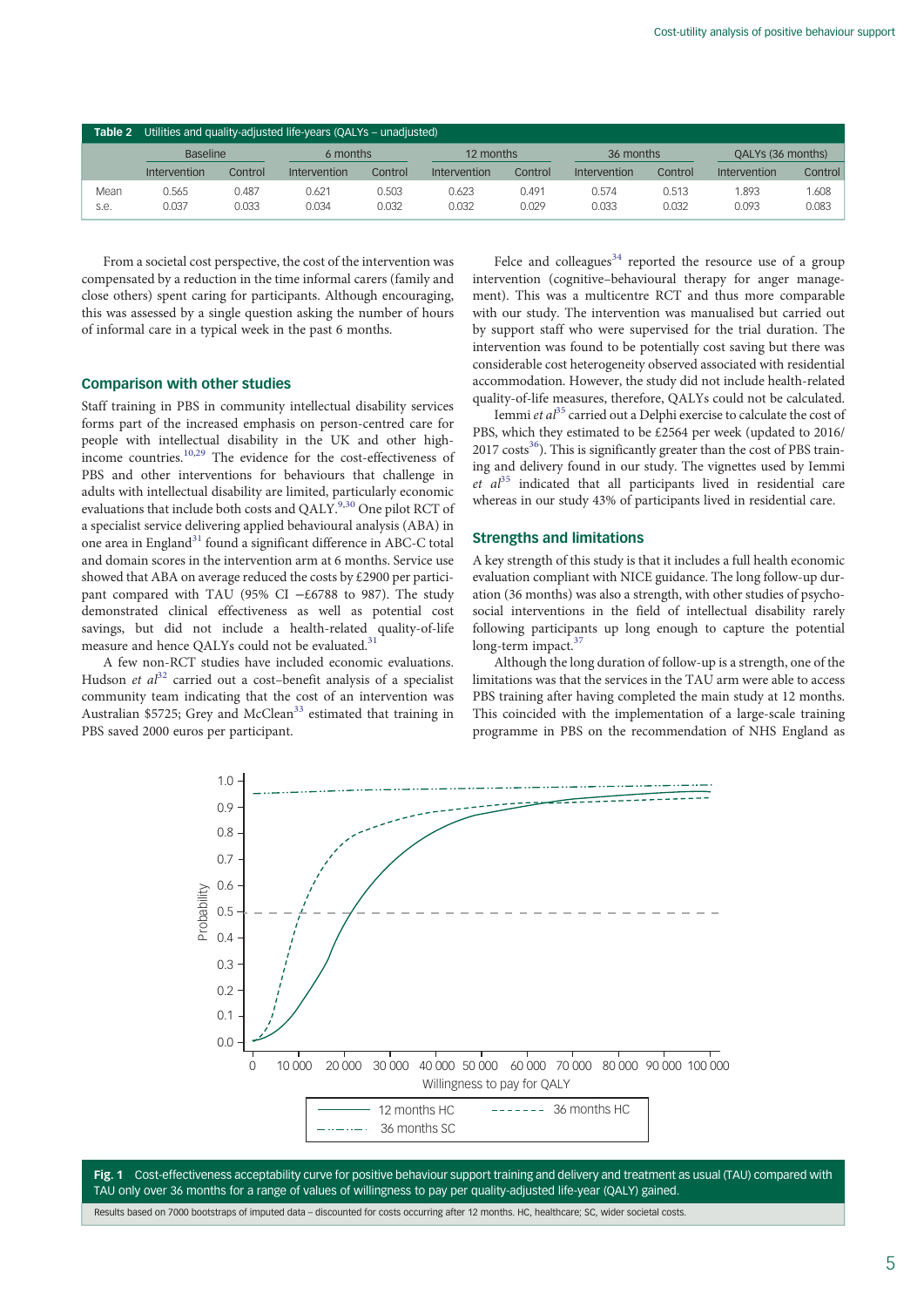<span id="page-5-0"></span>

Fig. 2 Cost-effectiveness plane of costs and quality-adjusted life-years (QALYs) for positive behaviour support training and delivery and treatment as usual (TAU) compared with TAU only from a healthcare cost perspective over 36 months.

ICER, incremental cost-effectiveness ratio.

part of the transforming care programme.<sup>[38](#page-7-0)</sup> By 36 months all services except two in the control arm had implemented some form of specialist behavioural support. We have maintained the intention-to-treat analysis as prespecified in the analysis plan, with any differences between groups most likely because of randomisation to PBS staff training provided at the start of the study.

Furthermore, the 36-month CSRI follow-up assessment only enquired about service use in the past 6 months, as recall durations longer than 6 months are unreliable.<sup>[39](#page-7-0)</sup> As a result, we were unable to capture resource use between 12 and 30 months. The EQ-5D was also only collected at 36 months, potentially missing any changes that may have occurred between 12 months and 36 months.

Sixty-six participants had data missing for at least one time point for either resource use or EQ-5D. Although we have attempted to address this by multiple imputation, the approach will not have completely overcome the potential bias implicit in incomplete follow-up data.

Calculating the cost of the training in PBS and of its delivery also presents some limitations. It is likely that our estimate of the costs of staff training is conservative given that the cost per participant is calculated as the total cost of training divided by the number of participants enrolled in the study. It is possible that more people with intellectual disability than those enrolled in the study may have benefited. The costs of training may also be lower if some items were removed or reduced, for example, mentoring or travel costs. However, our training costs may underestimate some additional costs as they do not account for the cost of training additional staff as a result of therapist turnover. Overall our training cost of £2142 per staff member trained (see supplementary Table 2: £42,842 divided by 20 participants) is at the upper end of the cost for part-time postgraduate courses in PBS that range from £800 to £3100 per person trained<sup>[40](#page-7-0)</sup> and includes the fees of delivering the course only and does not include costs associated with time off work for clinical staff to attend the course. The estimate used in this study also includes travel and expenses, which are not included in the other course estimates.

Not all staff completed documentation on the amount of time they spent delivering PBS-related activities. There was also lessthan-optimal delivery of PBS, with 30% of participants receiving all elements of the PBS approach.[12](#page-6-0) This is likely to reflect realistic implementation of PBS in services, and hence the results reported are more likely to equate with those seen if PBS plus staff training is implemented in line with the methods used in this trial.

Although costing for accommodation type was based on broad assumptions including the staff/patient ratio for difference accommodation types and the number of rooms, there was little evidence of changes in participants' accommodation throughout the study; only 13 participants (5%) moved accommodation because of poor care in their previous home or because of changing health needs. We were unable to provide any estimates of the impact on employment or receipt of social security as a result of the intervention, given that employment of people with intellectual disability is about 5% nationally and other research suggests that care costs are fairly static.<sup>[17](#page-6-0)</sup>

# Implications

In conclusion, this study adds to the evidence base for the costeffectiveness of health staff training in PBS to treat adults with intellectual disability who display behaviour that challenges. Despite the lack of clinical effectiveness, $12,13$  $12,13$  $12,13$  there was a positive impact on health-related quality of life and less burden on informal care as shown by the sustained reduction in hours of care over time in the intervention arm. Decisions about health resource allocation should be based on the relative benefits and costs of interventions although these cannot be the sole criteria used. In light of the study finding that staff training in PBS did not reduce challenging behaviour above  $TAU$ ,<sup>[12](#page-6-0),[13](#page-6-0)</sup> it is essential that services, trainers and policymakers reach consensus as to whether PBS ought to be delivered by specialists or whether other 'light touch' approaches may be acceptable. Despite the 85% probability of being cost-effective at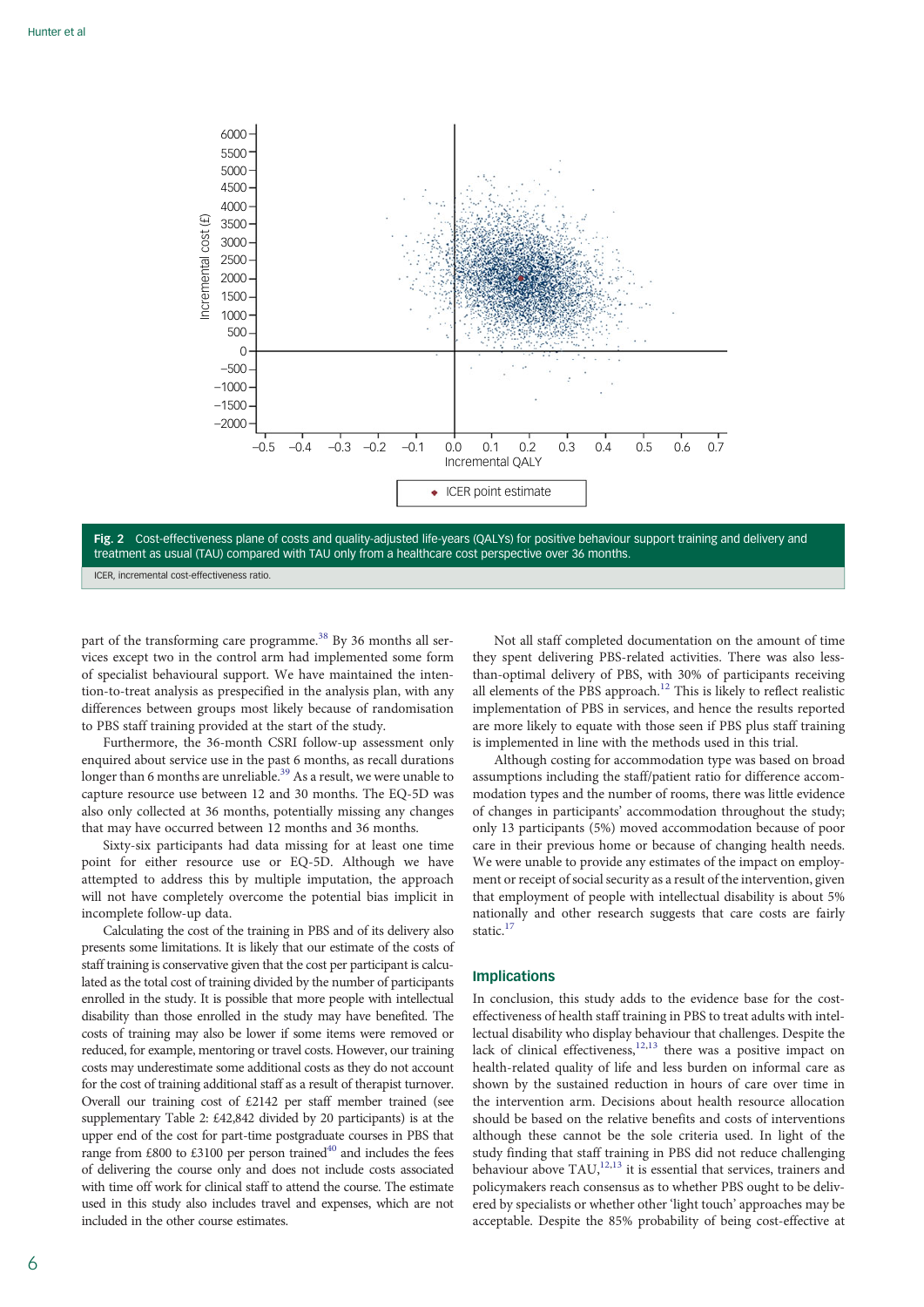<span id="page-6-0"></span>Future studies testing complex interventions should place greater focus on identifying active ingredients of interventions likely to add therapeutic and cost–benefit and consider measuring additional outcomes that may be more relevant to adults with intellectual disability and their families.

**Rachael Maree Hunter (D. MSc[,](https://orcid.org/0000-0002-7447-8934) Associate Professor, Research Department of Primary** Care and Population Health, University College London, UK; **Victoria Vickerstaff**, MSc, Senior Research Fellow, PRIMENT Clinical Trials Unit, University College London, UK; Michaela Poppe, PhD, Clinical Trial Manager, Division of Psychiatry, University College London, UK; Andre Strydom, PhD, Professor in Intellectual Disabilities, King's London and South London and the Maudsley NHS Foundation Trust[,](https://orcid.org/0000-0003-4715-7171) UK; Michael King **D**, PhD, Professor of Primary Care Psychiatry, Division of Psychiatry, University College<br>London, UK; **Ian Hall**, FRCPsych, Consultant Psychiatrist and Clinical Lead, Community Learning Disability Service, East London NHS Foundation Trust, UK; Jason Crabtree, PhD, Clinical Psychologist, East London NHS Foundation Trust, UK; **Rumana Omar**, PhD Professor of Medical Statistics, Department of Statistical Science, University College London, UK; Vivien Cooper, OBE, Chief Executive, Challenging Behaviour Foundation, UK; Asit Biswas **D** FRCPsych, Consultant Psychiatrist, Agnes Unit, Leicestershire Partnership NHS Trust & University of Leicester[,](https://orcid.org/0000-0002-9800-3909) UK; **Angela Hassiotis (D**, PhD, Professor of Psychiatry of Intellectual Disability, Division of Psychiatry, University College London; and Camden and Islington NHS Foundation Trust, UK

Correspondence: Rachael Maree Hunter. Email: [r.hunter@ucl.ac.uk](mailto:r.hunter@ucl.ac.uk)

First received 17 Jul 2019, final revision 25 Nov 2019, accepted 1 Jan 2020

## Funding

UK National Institute for Health Research under the Health Technology Assessment Programme (HTA 10/104/13). The study funder had no role in study design, data collection, data analysis, data interpretation or writing of the report. The corresponding author had full access to all data in the study and had final responsibility for the decision to submit for publication.

#### Data availability

Authors have access to the original study data. Data is available on request.

#### Author contributions

A.H. designed the study. R.M.H. is responsible for the design and conduct of the economic analysis. V.V. undertook the statistical analysis. V.V. and R.O. provided statistical advice. M.P. was involved with carrying out the study and collecting data. R.M.H. wrote the main content of the paper. A.H., V.V., M.P., A.S., M.K., I.H., J.C., R.O., V.C. and A.B. contributed to the paper and interpretation of the results.

#### Supplementary material

Supplementary material is available online at <https://doi.org/10.1192/bjo.2020.1>.

#### References

- 1 Emerson E, Kiernan C, Alborz A, Reeves D, Mason H, Swarbrick R, et al. The prevalence of challenging behaviors: a total population study. Res Dev Disabil .<br>2001: 22: 77–93.
- 2 Banks R, Bush A, Baker P. Challenging Behaviour: A Unified Approach, Royal College of Psychiatrists, British Psychological Society and Royal College of Speech and Language Therapists, London, CR 144. Royal College of Psychiatrists London, 2007.
- 3 Knapp M, Comas-Herrera A, Astin J, Beecham J, Pendaries C. Intellectual disability, challenging behaviour and cost in care accommodation: what are the links? Health Soc Care Community 2005; 13: 297–306.
- 4 Mansell J, Knapp M, Beadle-Brown J, Beecham J. Deinstitutionalisation and Community Living–Outcomes and Costs: Report of a European Study. Volume 2: Main Report. University of Kent, 2007.
- 5 Robertson J, Emerson E, Hatton C, Elliott J, McIntosh B, Swift P, et al. Longitudinal analysis of the impact and cost of person-centered planning for people with intellectual disabilities in England. Am J Ment Retard 2006; 111: 400–16.
- 6 Hassiotis A, Parkes C, Jones L, Fitzgerald B, Romeo R. Individual characteristics and service expenditure on challenging behaviour for adults with intellectual disabilities. J Appl Res Intellect Disabil 2008; 21: 438–45.
- 7 Barron DA, Molosankwe I, Romeo R, Hassiotis A. Urban adolescents with intellectual disability and challenging behaviour: costs and characteristics during transition to adult services. Health Soc Care Community 2013; 21: 283–92.
- 8 Hallam A, Knapp M, Jarbrink K, Netten A, Emerson E, Robertson J, et al. Costs of village community, residential campus and dispersed housing provision for people with intellectual disability. J Intelll Disabil Res 2002; 46: 394–404.
- 9 Hunter R. Evaluating the costs and cost-effectiveness of interventions for people with learning disabilities and behaviour that challenges: the need to improve the evidence base. Tizard Learn Disabil Rev 2016; 21: 181-5.
- 10 National Institute for Health and Care Excellence. Challenging Behaviour and Learning Disabilities: Prevention and Interventions for People with Learning Disabilities Whose Behaviour Challenges. NICE, 2015 (https://www.nice.org. uk/guidance/ng11).
- 11 Hassiotis A, Strydom A, Crawford M, Hall I, Omar R, Vickerstaff V, et al. Clinical and cost effectiveness of staff training in positive behaviour support (PBS) for treating challenging behaviour in adults with intellectual disability: a cluster randomised controlled trial. BMC Psychiatry 2014; 14: 1–10.
- 12 Hassiotis A, Poppe M, Strydom A, Vickerstaff V, Hall IS, Crabtree J, et al. Clinical outcomes of staff training in positive behaviour support to reduce challenging behaviour in adults with intellectual disability: cluster randomised controlled trial. Br J Psychiatry 2018; 212: 161–8.
- 13 Hassiotis A, Poppe M, Strydom A, Vickerstaff V, Hall I, Crabtree J, et al. Positive behaviour support training for staff for treating challenging behaviour in people with intellectual disabilities: a cluster RCT. Health Technol Assess 2018; 22:1–110.
- 14 National Institute for Health and Care Excellence. Guide to the Methods of Technology Appraisal. NICE, 2013 (https://www.nice.org.uk/process/pmg9/ chapter/foreword).
- 15 Aman MG, Singh NN, Stewart AW, Field CJ. The aberrant behaviour checklist: a behaviour rating scale for the assessment of treatment effects. Am J Ment Defic 1985; 89: 485–91.
- 16 Curtis L. Unit Costs of Health and Social Care 2015. Personal Social Services Research Unit, University of Kent, 2015.
- 17 Strydom A, Romeo R, Perez-Achiaga N, Livingston G, King M, Knapp M, et al. Service use and cost of mental disorders in older adults with intellectual disability. Br J Psychiatry 2010; 196: 133–8.
- 18 Joint Formulary Committee. British National Formulary (71st edn). British Medical Association and Royal Pharmaceutical Society, 2016.
- 19 Cummins RA. The subjective well-being of people caring for a family member with a severe disability at home: a review. J Intell Dev Disabil 2001; 26: 83–100.
- 20 Laing and Buisson. Illustrative Cost Models in Learning Disabilities Social Care Provision. Department of Health, 2011 (https://www.scie-socialcareonline. org.uk/illustrative-cost-models-in-learning-disabilities-social-care-provision/r/ a11G00000017uoYIAQ).
- 21 van Reenen M, Janssen B, Oppe M, Kreimeier S, Greiner W, EQ-5D-Y User Guide. Basic Information on How to Use the EQ-5D-Y Instrument. EuroQol Group, 2014 (https://euroqol.org/wp-content/uploads/2016/09/EQ-5D-Y\_User\_Guide\_v1. 0\_2014.pdf).
- 22 Dolan P. Modeling valuations for EuroQol health states. Med Care 1997; 35: 1095–108.
- 23 Briggs A, Wonderling D, Mooney C. Pulling cost-effectiveness analysis up by its bootstraps: a non-parametric approach to confidence interval estimation. Health Econ 1997; 6: 327–40.
- 24 Fenwick E, Claxton K, Sculpher M. Representing uncertainity: the role of costeffectiveness acceptability curves. Health Econ 2001; 10: 779–87.
- 25 Van Buuren S, Boshuizen HC, Knook DL. Multiple imputation of missing blood pressure covariates in survival analysis. Stat Med 1999; 18: 681–94.
- 26 Hunter RM, Baio G, Butt T, Morris S, Round J, Freemantle N. An educational review of the statistical issues in analysing utility data for cost-utility analysis. Pharmacoeconomics 2015; 33: 355–66.
- 27 Gomes M, Grieve R, Nixon R, Ng ES, Carpenter J, Thompson SG, et al. Methods for covariate adjustment in cost-effectiveness analysis that use cluster randomised trials. Health Fcon 2012; 21: 1101-18.
- 28 Leurent B, Gomes M, Faria R, Morris S, Grieve R, Carpenter JR, Sensitivity analysis for not-at-random missing data in trial-based cost-effectiveness analysis: a tutorial. Pharmacoeconomics 2018; 36:889–901.
- 29 Department of Health. Positive and Proactive Care: Reducing the Need for Restrictive Interventions. Department of Health, 2014.
- 30 Romeo R, Molosankwe I. Economic evidence in intellectual disabilities: a review. Curr Opin Psychiatry 2010; 23: 427–31.
- 31 Hassiotis A, Robotham D, Canagasabey A, Romeo R, Langridge D, Blizard R, et al. Randomized, single-blind, controlled trial of a specialist behavior therapy team for challenging behavior in adults with intellectual disabilities. Am J Psychiatry 2009; 166: 1278–85.